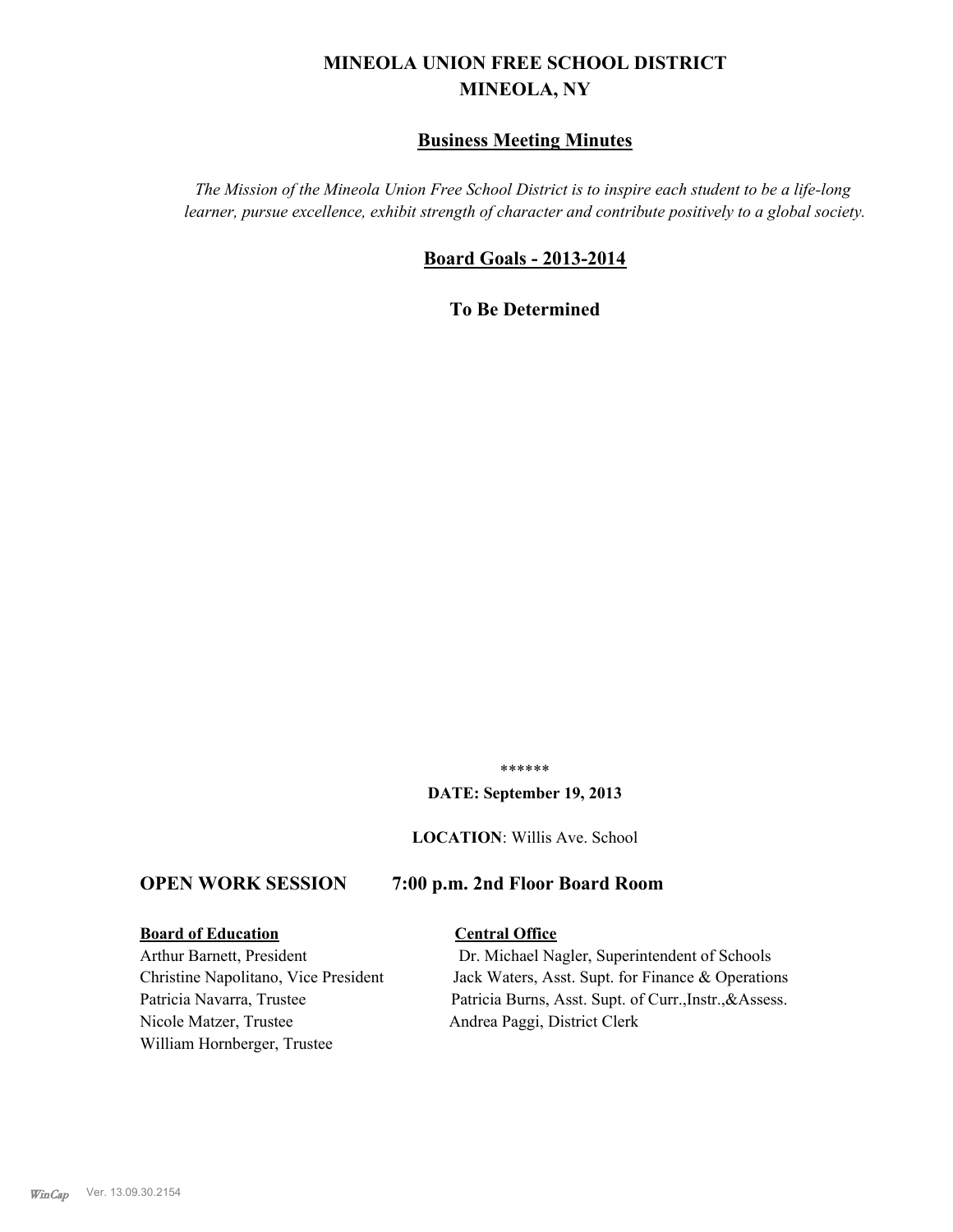# **A. Call to Order - 7:05pm B. Pledge of Allegiance C. Reading of Mission-** Patricia Navarra **D. Moment of Silent Meditation**

## **E. Dais & Visitor Introductions**

Absent- William Hornberger Also in attendance- Warren Richmond, District Legal Counsel

## **F. High School Student Organization Report**

Tonight's SO report was by the new representatives: Felicia Villa and Pallak Anand. It was reported by Felicia that the school year kicked off with the 8th grade Barbecue and the students all enjoyed themselves. The first Student Organization meeting and the High School Open House will both take place on Thursday, 9/26. The rehearsals for the Fall Drama production "The Heiress" have begun and it is a very emotional play. Performances will take place on November 22nd and 23rd. The next part of the report was by Pallak, who reported that the Spanish exchange is taking place currently at the high school. The students arrived last week and will be here for three weeks. They have visited Central Park and the Statue of Liberty since their arrival. Some students from Mineola will travel to Spain over the February break. It was reported that there was a 9/11 memorial at the high school followed by a school wide service project, in which students prepared sandwiches for the INN. Saturday, 9/21 is Homecoming and everyone was encouraged to come out and show their Mineola pride. Felicia also stated that the Band and Color Guard will be performing at half time and they will have a plane on the field during the performance. The Superintendent and the Board thanked Felicia and Pallak for their report this evening.

#### **G. BOE Reports**

#### **a. Comments from Board Trustees**

Nicole Matzer welcomed everyone back and stated that she hopes that everyone is getting settled into their routines. She attended Meet the Teacher night and has met her children's teachers. Ms. Matzer stated that she saw the Band room at the Middle School and it looks great.

Patricia Navarra stated that on Sunday 9/15, Septa hosted a "Zumbathon" which received tremendous support from the community. The event raised approximately \$2100. Ms. Navarra added that Robin Roach did a great job with this event. Ms. Navarra stated that she will be visiting Meadow Drive tomorrow.

Christine Napolitano stated that she looks forward to visiting each of the schools.

#### **b. Comments from Board President**

Artie Barnett reminded everyone that Saturday is Homecoming. He stated that opening day appears to have gone calmly and he has not heard any complaints. Mr. Barnett reported that all of the PTA's have had their first meeting for the year. Finally, he stated that this year, the State is requiring everyone to re-apply for the Star program.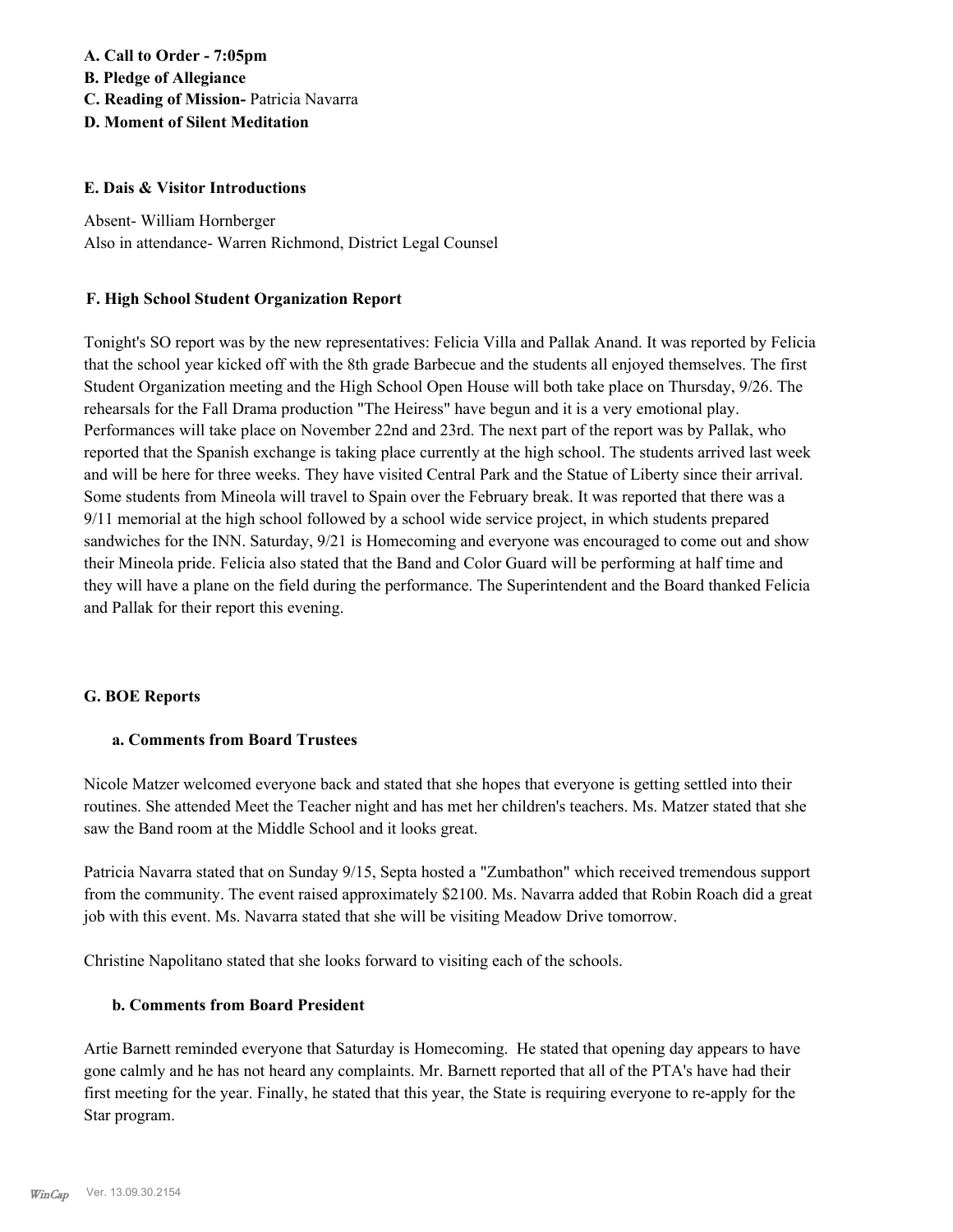#### **c. Comments from Superintendent**

The Superintendent stated he looks forward to Homecoming on Saturday and encouraged everyone to participate. He stated that the 9/11 memorial was handled nicely at the High School, with the students participating in the service by the survivor tree and then making sandwiches for the INN. Dr. Nagler thanked the Board for their support of the student exchange program. He stated that their support is what keeps this program going while other districts have done away with the exchanges. The Superintendent stated that these exchanges are a great way for students to learn about other cultures. On Sunday, Dr. Nagler will be attending the Superintendents' Conference in Saratoga. He stated that he will be presenting on the Cube and the Common Core Standards. It was reported that parents should expect to receive the State scores next week. It was reported that scores are no longer based on a 1- 4 score, there will be a scale. BOCES will be printing and sending out the scores. The Superintendent stated that this is the first year that scores will be done this way and will be used as a baseline. Dr. Nagler stated that the APPR scores have been finalized and scores are based upon 60% observations, student performance- 20% on state scores and 20% local scores. Overall, it was reported that there were no teachers rated ineffective and only 4 were in the developing category. He stated that he was happy with the results. Students are currently taking their 1st assessments. He stated that APPR went well this year and Dr. Nagler will be meeting with the Teacher Association about the process. Finally, the Superintendent stated that he feels that it is very important for the students to be happy in school and that they want to be there.

## **H. Old Business**

Mr. Barnett asked the Board if there was any old business. Ms. Navarra asked for an update of security at the High School. The Superintendent stated that the camera is not yet in at the entry so the 1st door is not yet locked. The guard greets people wishing to enter. There will be a slider window there that will lock. In each of the other buildings, the man-traps are working. The desk cameras at the high school will let the guard know if all doors are locked. It was also stated that an outlet needs to be installed at the desk.

Mr. Barnett asked for an update of field usage and the Superintendent stated that we are still collecting information on the fields at this time.

There was no other old business.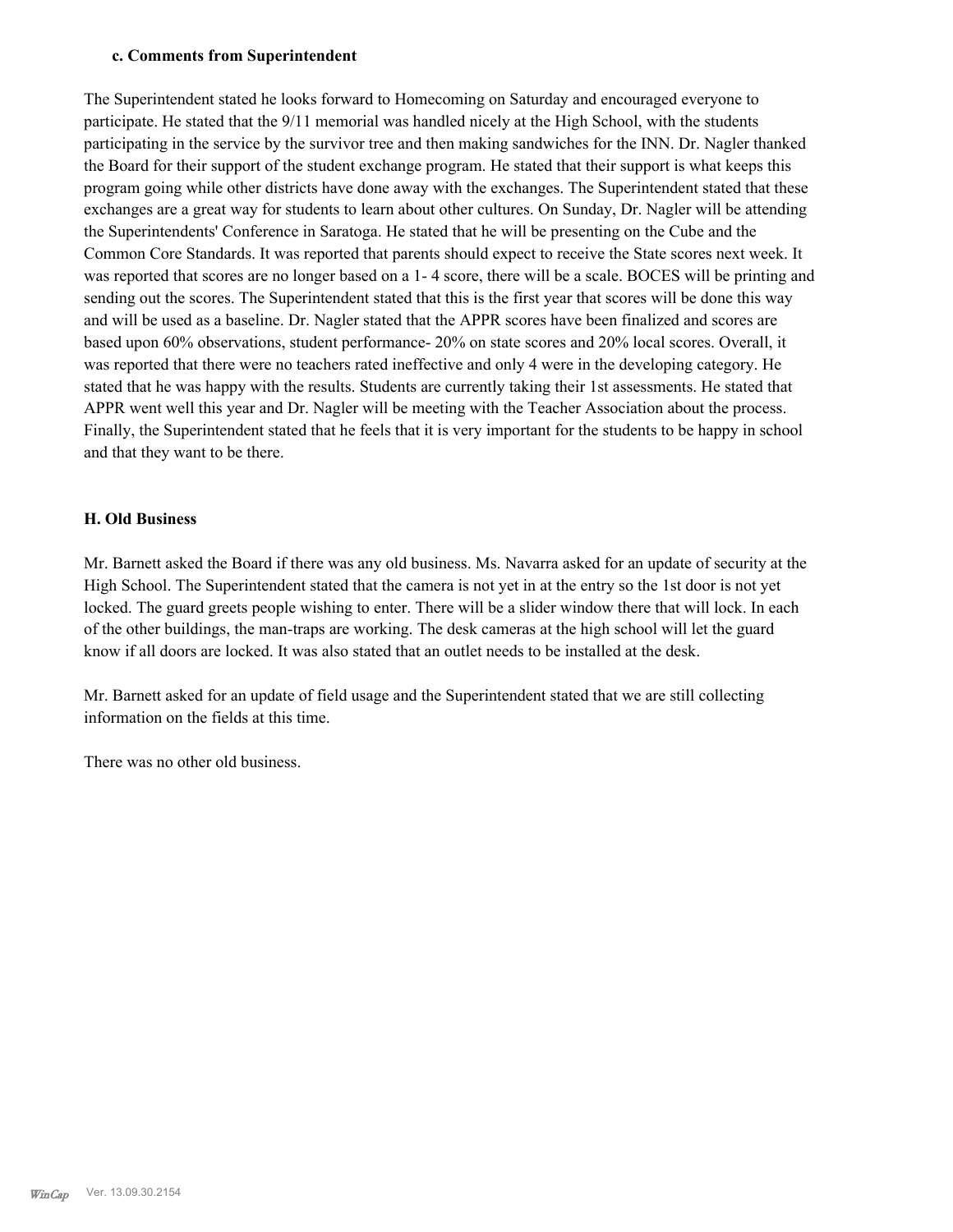## **I. New Business**

Mr. Barnett asked the Board if there was any new business. Ms. Matzer stated that she had attended "Meet the Teacher Night" at Jackson Avenue and parents expressed concerns regarding students use of the IPADs and the possible damage. The Superintendent stated that the contract signed by parents, allows the child to take the device home. If they do not sign, then the student can do the work on their computer at home. Parents are responsible for damage to the IPADs. He reported that the most common damge seen was cracked screens and the District has a partnership with company that will do the repair for \$100. The new cases that were purchased should protect the devices. The Superintendent will put together a letter for parents to address these concerns. Ms. Matzer asked that the Superintendent forward her this letter as well.

Ms. Napolitano asked if there is any way for the District to measure if the summer reading assignments help students' performance on the fall NWEA tests. The Superintendent stated that that would be looked at and added that it will be easier to assess if the eSpark assignment had an effect. Ms. Burns added that it was reported by Mr. Gaven that he thinks he has seen some improvement. There were no other issues brought up by the Board and Mr. Barnett moved on to the proposed resolutions.

# **Capital Project-Building Renovations**

**RESOLUTION #15- WHEREAS**, the Board of Education of the Mineola School District desires to embark upon a capital improvement project at Mineola High School, Mineola Middle School, Jackson Avenue School, Hampton Street School, Meadow Drive School, Willis Avenue School and Cross Street School for building renovations; including exterior door replacements, window replacements, unit ventilator replacements and masonry restoration and

**WHEREAS,** said capital improvement project at Mineola High School, Mineola Middle School, Jackson Avenue School, Hampton Street School, Meadow Drive School, Willis Avenue School and Cross Street School, are subject to classification under the State Environmental Quality Review Act (SEQRA); and

(8) WHEREAS, routine activities of educational institutions, including expansion of existing facilities by less than 10,000 square feet of gross floor area and school closings, but not changes in use related to such closings;

are classified as Type II Actions under the current Department of Environmental Conservation SEQRA Regulations (Section 6 NYCRR 617.5(2)); and

**WHEREAS**, the SEQR Regulations declare Type II Actions to be actions that have no significant impact on the environment and require no further review under SEQRA; and

**WHEREAS**, the Board of Education, as the only involved agency, has examined all information related to the capital improvement project and has determined that the capital improvement project at Mineola High School, Mineola Middle School, Jackson Avenue School, Hampton Street School, Meadow Drive School,Willis Avenue School and Cross Street School for building renovations; including exterior door replacements, window replacements, unit ventilator replacements and masonry restorationis classified as a Type II Action pursuant to Section 617.5(8) of the SEQRA Regulations;

**NOW, THEREFORE, BE IT RESOLVED** that the Board of Education hereby declares itself lead agency in connection with the requirements of the State Environmental Quality Review Act; and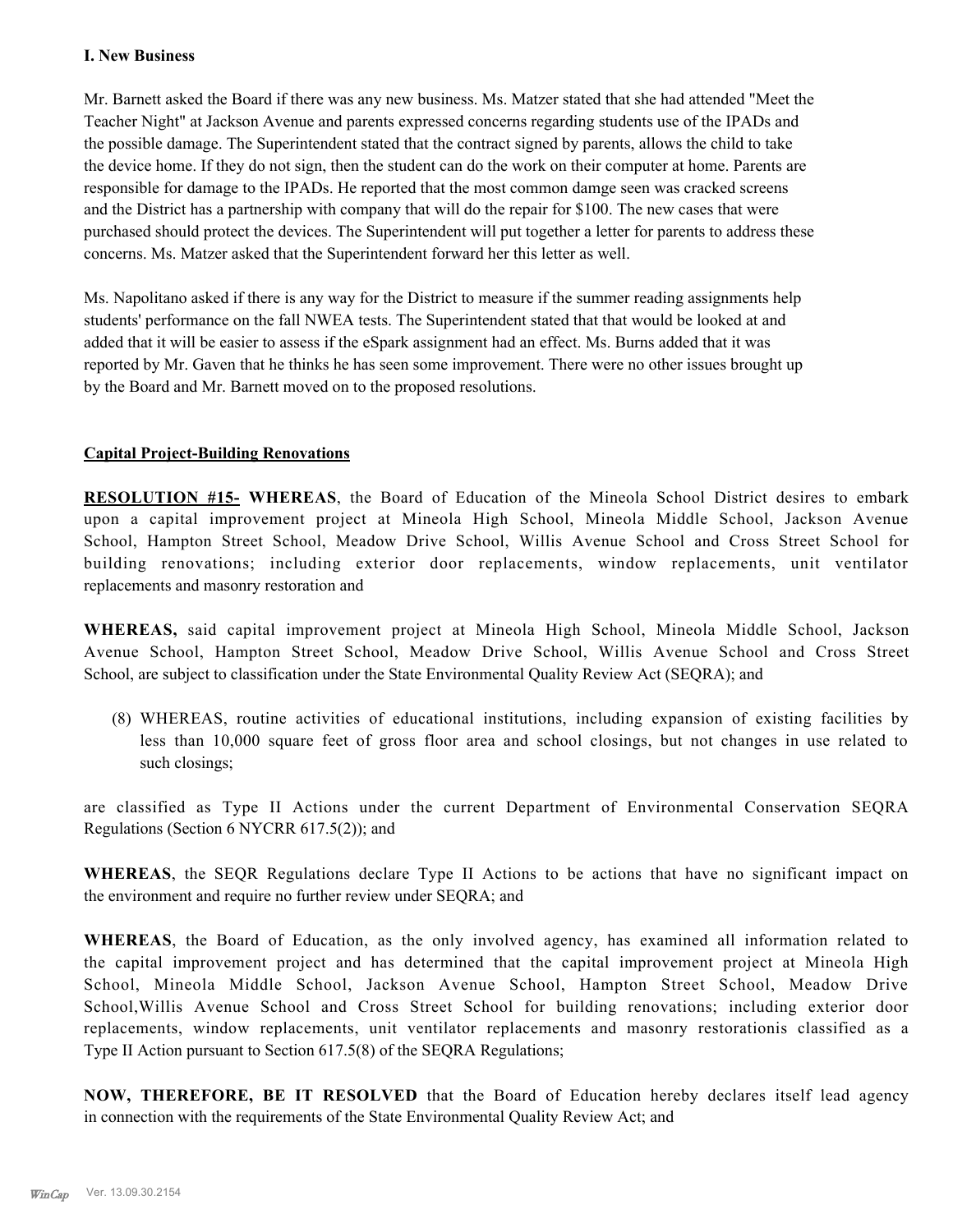**BE IT FURTHER RESOLVED** that the Board of Education hereby declares that the renovations and improvements Mineola High School, Mineola Middle School, Jackson Avenue School, Hampton Street School, Meadow Drive School, Willis Avenue School and Cross Street School is a Type II Action, which requires no further review under SEQRA; and

**BE IT FURTHER RESOLVED**, that the Board of Education hereby shall forward an official copy of this Resolution to the New York State Education Department together with a copy of the correspondence from the New York State Office of Parks, Recreation and Historic Preservation in connection with its request for approval of the listed projectsfrom the New York State Education Department.

**Motion:** Nicole Matzer **Second:** Patricia Navarra

Discussion: The Superintendent explained that the SEQRA is required by law for projects done by the School District and we are declaring ourselves the lead agency (type II). He added that there will be more details about this project in his presentation. No further discussion.

| Yes: | Nicole Matzer         | No: | None |
|------|-----------------------|-----|------|
|      | Patricia Navarra      |     |      |
|      | Christine Napolitano  |     |      |
|      | <b>Arthur Barnett</b> |     |      |

**Passed:** Yes

#### **Capital Project- New Fuel Tank**

**RESOLUTION #16 - WHEREAS**, the Board of Education of the Mineola School District desires to embark upon a capital improvement project at Mineola Bus Maintenance Facility for a new fuel tank and site work; and

**WHEREAS,** said capital improvement project at Mineola Bus Maintenance Facility, is subject to classification under the State Environmental Quality Review Act (SEQRA); and

**WHEREAS**, routine activities of educational institutions, including expansion of existing facilities by less than 10,000 square feet of gross floor area and school closings, but not changes in use related to such closings;

are classified as Type II Actions under the current Department of Environmental Conservation SEQRA Regulations (Section 6 NYCRR 617.5(8)); and

**WHEREAS**, the SEQR Regulations declare Type II Actions to be actions that have no significant impact on the environment and require no further review under SEQRA; and

**WHEREAS**, the Board of Education, as the only involved agency, has examined all information related to the capital improvement project and has determined that the capital improvement project at Mineola Bus Maintenance Facility for a new fuel tank and site workis classified as a Type II Action pursuant to Section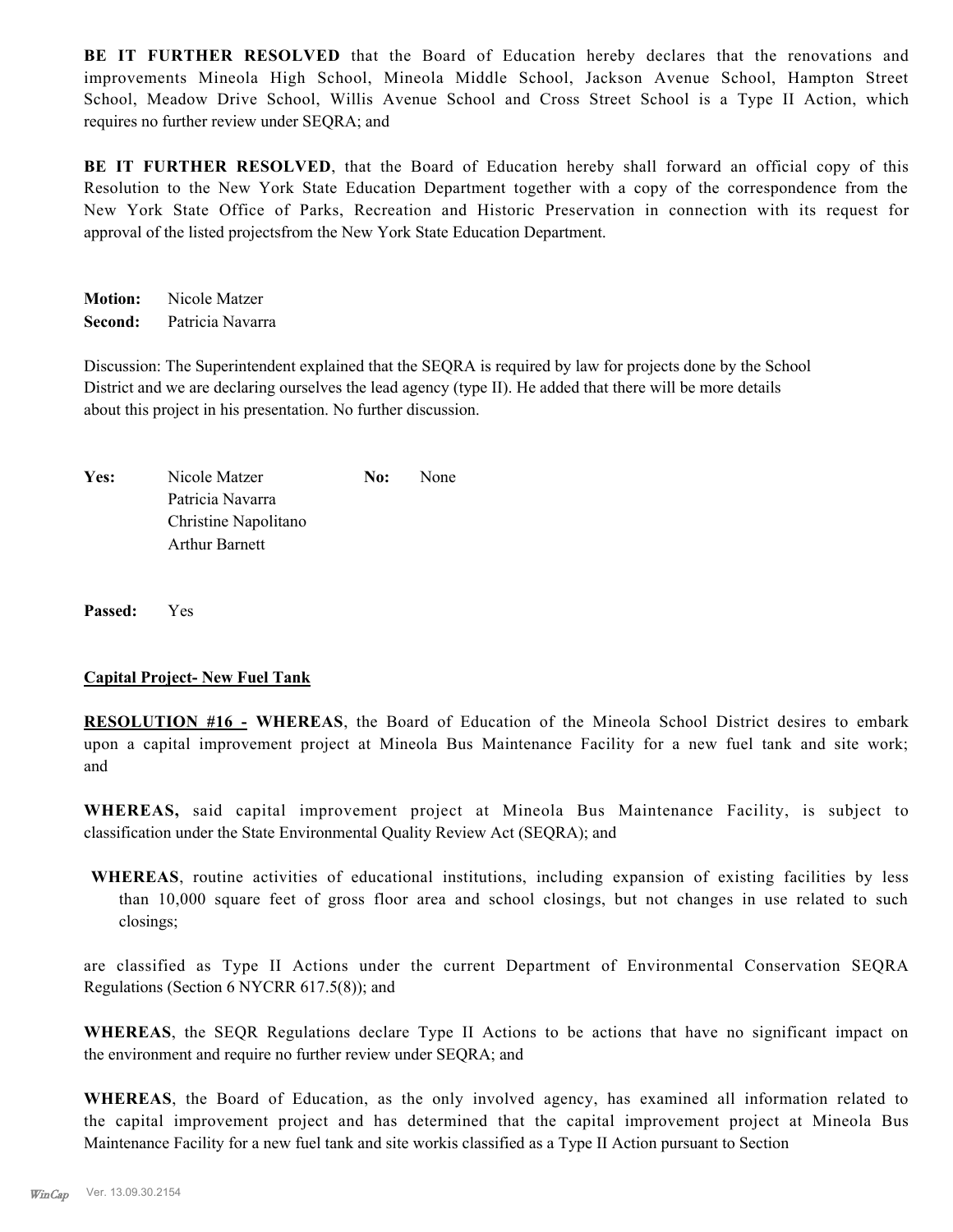617.5(2) of the SEQRA Regulations;

**NOW, THEREFORE, BE IT RESOLVED** that the Board of Education hereby declares itself lead agency in connection with the requirements of the State Environmental Quality Review Act; and

**BE IT FURTHER RESOLVED** that the Board of Education hereby declares that the renovations and improvements at the Mineola Bus Maintenance Facilityis a Type II Action, which requires no further review under SEQRA; and

**BE IT FURTHER RESOLVED**, that the Board of Education hereby shall forward an official copy of this Resolution to the New York State Education Department together with a copy of the correspondence from the New York State Office of Parks, Recreation and Historic Preservation in connection with its request for approval of the listed projectsfrom the New York State Education Department.

**Motion:** Christine Napolitano **Second:** Patricia Navarra

Discussion: The Superintendent stated that this is the SEQRA for the new fuel tank and as with the previous resolution we are declaring ourselves the lead agency. Ms. Navarra asked if fire safety is an issue with this new fuel pump. Mr. Barnett stated that from his employment experience, diesel is a very stable fuel and added that this project will be cost effective for the District. The Superintendent stated that all safety measures will be put in place including fencing around the pump and the yard area. There was no further discussion.

**Yes:** Nicole Matzer **No:** None Patricia Navarra Christine Napolitano Arthur Barnett

**Passed:** Yes

# **Approval of Board of Education Goals 2013- 2014**

**RESOLUTION # 17 - BE IT RESOLVED** that the Board of Education approves the following Board of Education Goals for the 2013- 2014 school year:

# *Educational*

- · To continue to integrate the Common Core standards with an emphasis on new grade level assessments which measure student progress in specific standards
- · Develop and implement a plan to encourage HS students to challenge AP and/ or College level coursework with the goal of every student gaining this experience before they graduate
- · Develop a system to assess the District's Strategic Objectives and report on progress toward those objectives
- · Explore the feasibility of 5 day Pre-K for all students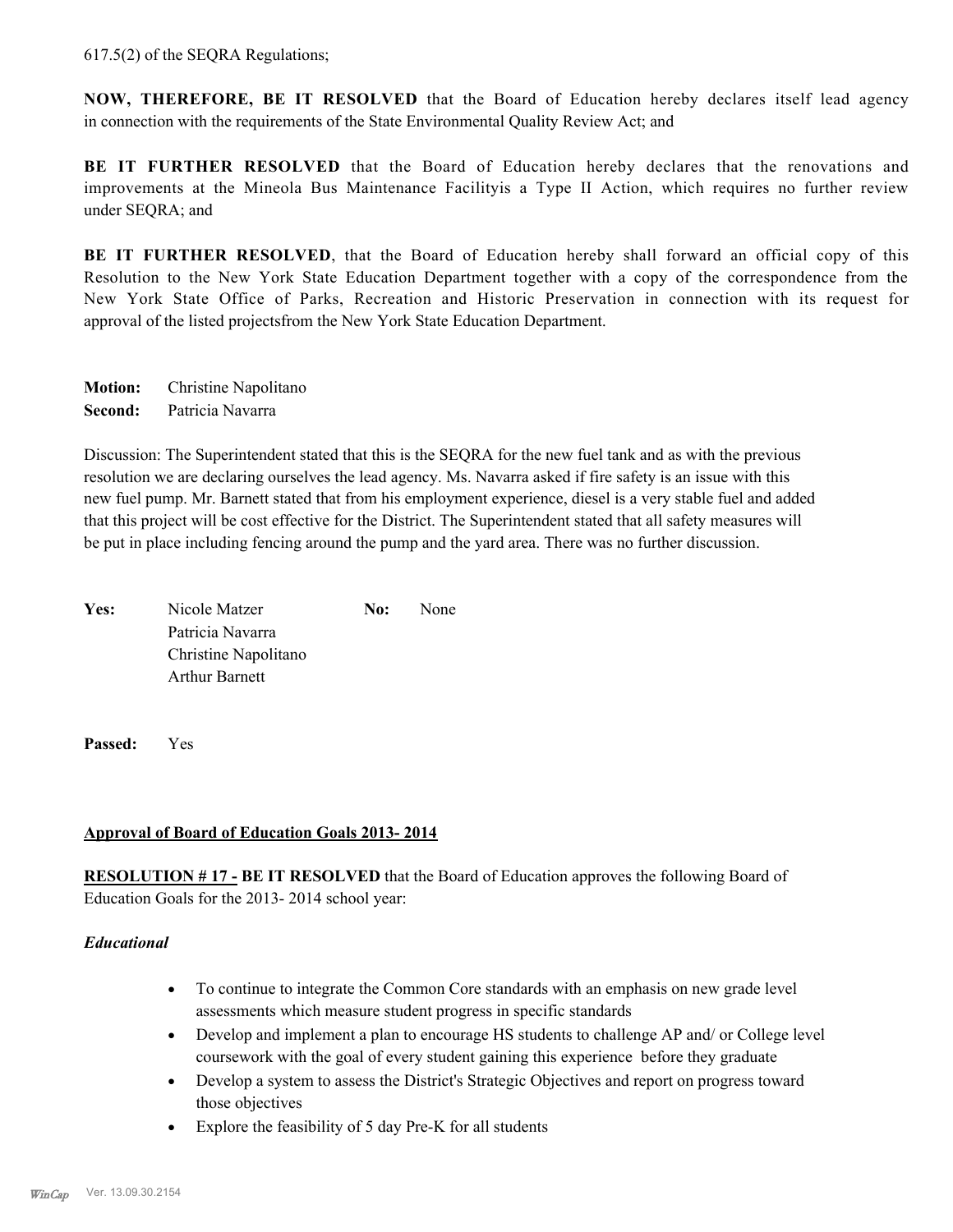#### *Facilities*

- · Explore the feasibility of green technologies as part of the projects associated with our Capital reserve expenditures
- · Implement and maintain a comprehensive security plan

# *Finance*

· Not to exceed the allowable tax levy cap while continuing to maintain and enhance all of our programs.

**Motion:** Christine Napolitano **Second:** Nicole Matzer

Discussion: The Superintendent stated he wanted to commend the Board on putting together their set of goals for the 2013- 2014 school year. He added that in speaking with his collegues this does not happen in all districts. Dr. Nagler stated that each of the goals listed can be assessed in order to measure progress. The Superintendent stated that there have been some questions regarding the wording of the educational goal addressing the feasibility of 5 day Pre-K, which according to the survey results, all were interested in a 5 day program. The Board agreed that the goal should remain written as it is. There was no additional discussion.

| Yes: | Nicole Matzer        | No: | None |
|------|----------------------|-----|------|
|      | Patricia Navarra     |     |      |
|      | Christine Napolitano |     |      |
|      | Arthur Barnett       |     |      |

**Passed:** Yes

# **Approval of License Agreement with Portuguese Cultural Society**

**RESOLUTION #18 - BE IT RESOLVED** that the Board of Education approves the license agreement between the Mineola Union Free School District and the Portuguese Cultural Society Julio Dinis, LTD, commencing on September 1, 2013 and terminating on June 30, 2014.

**Motion:** Christine Napolitano

**Second:** Patricia Navarra

Discussion: The Superintendent stated that this is a continuation of the agreement signed last year; it contains the same terms for the new school year. He added that the program is doing well and he feels that it is important to celebrate the cultural roots of the community. They have been good tenants.

Yes: Nicole Matzer **No:** None Patricia Navarra Christine Napolitano Arthur Barnett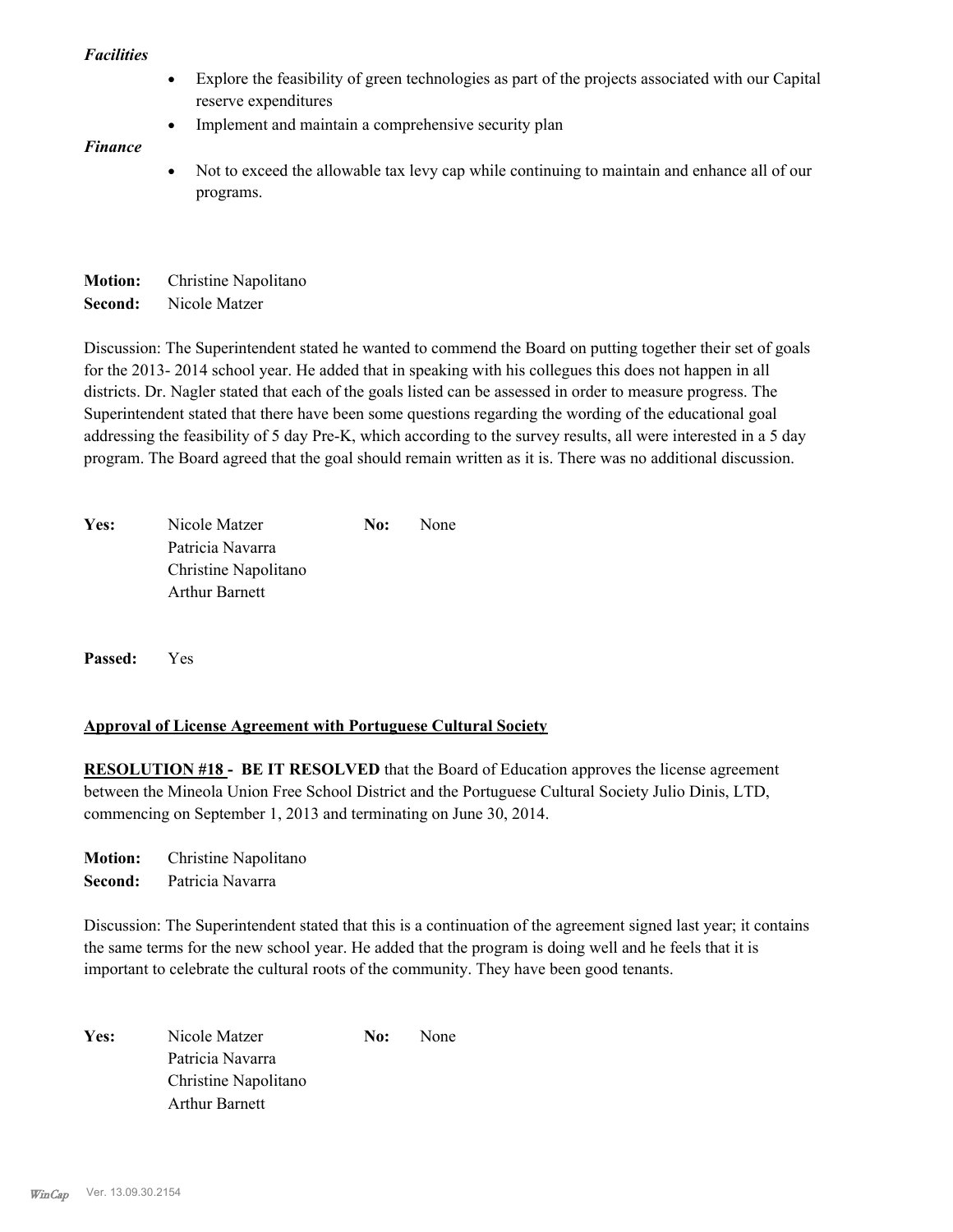## **Approval of Special District Meeting**

**RESOLUTION #19 - BE IT RESOLVED** that the Board of Education of the Mineola Union Free School District approves calling a Special District Meeting to authorize the expenditure of monies for school purposes and to increase the amount of the Capital Reserve Fund.

**Motion:** Patricia Navarra **Second:** Nicole Matzer

Discussion: At this time the Superintendent made a presentation on the "Capital Reserve Fund Referendum"- \*please see the Superintendent Report section for the minutes.

| Yes: | Nicole Matzer         | No: | <b>None</b> |
|------|-----------------------|-----|-------------|
|      | Patricia Navarra      |     |             |
|      | Christine Napolitano  |     |             |
|      | <b>Arthur Barnett</b> |     |             |

**Passed:** Yes

#### **Stipulation of Settlement**

**RESOLUTION #20 - BE IT RESOLVED** that the Board of Education hereby approves and authorizes the Board President and the Superintendent of Schools to sign a stipulation of settlement with an employee whose identity has been made known to the Board in Executive Session, and authorizes the Superintendent to take the steps necessary to implement the terms of said agreement.

**Motion:** Christine Napolitano **Second:** Nicole Matzer

There was no discussion.

| Yes: | Nicole Matzer         | No: | <b>None</b> |
|------|-----------------------|-----|-------------|
|      | Patricia Navarra      |     |             |
|      | Christine Napolitano  |     |             |
|      | <b>Arthur Barnett</b> |     |             |

**Passed:** Yes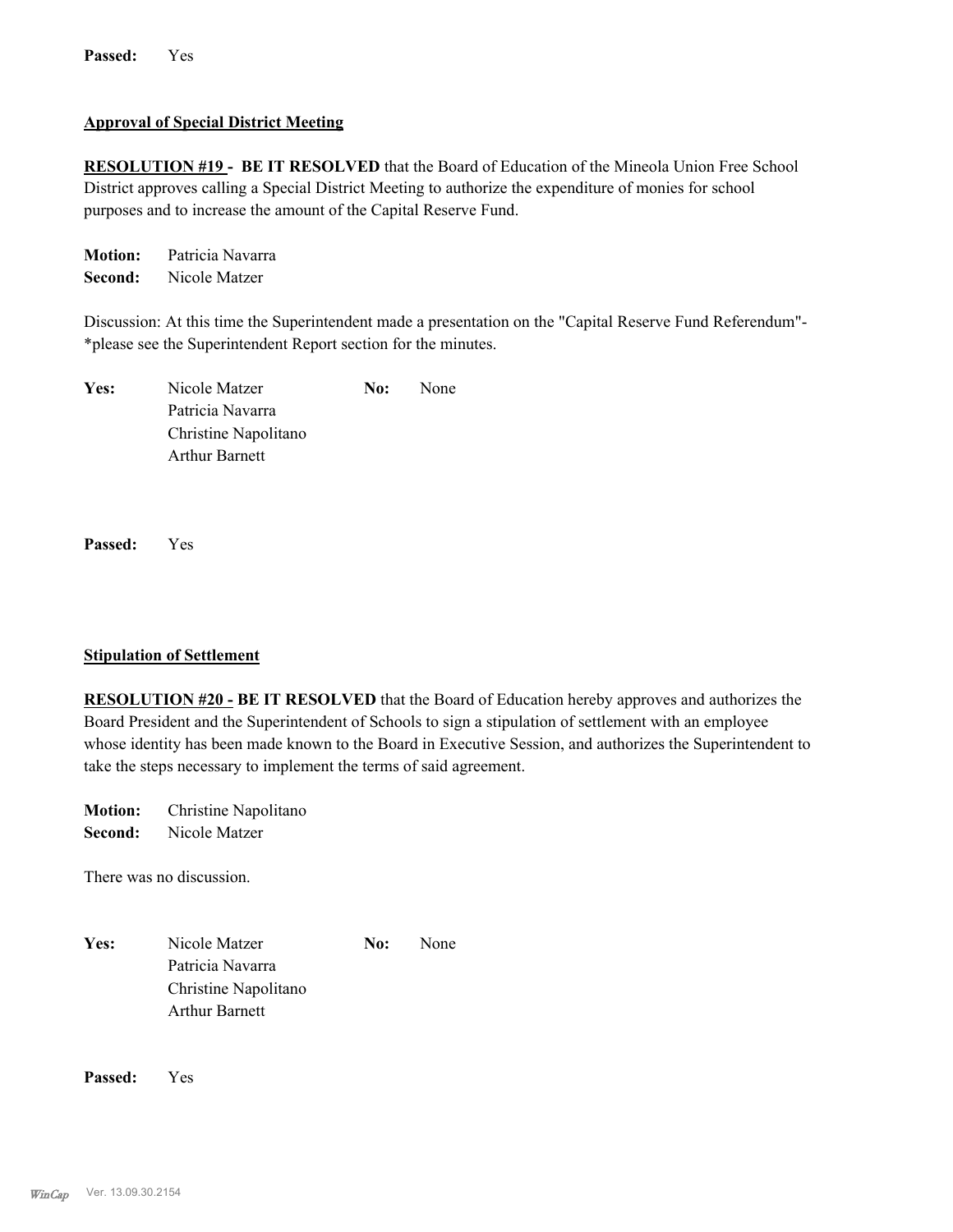# **J. Consensus Agenda**

**RESOLUTION # 21-BE IT RESOLVED** that the Board of Education approves the consensus agenda items J.1.a. through J.5.b., as presented.

**Motion:** Patricia Navarra **Second:** Nicole Matzer

Discussion: Ms. Napolitano stated that she item J.2.c. 10 and 20 should reflect that these individuals: Sid Burgreen and Mary Ann Havron are retirees. A motion was made to amend the consensus agenda to reflect the changes by Nicole Matzer and was second by Christine Napolitano. The Board was polled, all were in favor and the motion passed. There was no additional discussion and the District Clerk polled the Board on amended consensus agenda.

Yes: Nicole Matzer **No:** None Patricia Navarra Christine Napolitano Arthur Barnett

**Passed:** Yes

# 1. **Accepting of Minutes**

That the Board of Education accepts the minutes of July 18, 2013 Business Meeting and August 8, 2013 Business Meeting as presented. a.

# 2. **Instruction**

- a. Leave(s) of Absence/Child Rearing
- That the Board of Education grants a request to Krista O'Donnell, for a leave of absence using accumulated sick days, followed by an unpaid FMLA Leave of Absence, for child-rearing purposes, starting approximately November 7, 2013. 1.
- b. Appointments Instruction
- The Board of Education approves the appointment of Elizabeth Gazzini, to the position of part time Special Education Teacher, effective September 1, 2013 to June 30, 2014. Salary: \$55.04 per hour. 1.
- The Board of Education approves the appointment of Kevin LaPlatney, to the position of Athletic Trainer, effective July 1, 2013 to June 30, 2014 with a salary of \$38.24 per hour. 2.
- The Board of Education amends the appointment of Vincent Russo, as Driver Education Coordinator, for Fall and Spring, with an amended salary of \$6,692. 3.
- The Board of Education approves the appointment of AJ Hepworth, to the position of High School Science Instructional Leader, effective October 1, 2013 with a AMSA salary of MA30+30, Step 12, \$149,659. 4.
- The Board of Education approves the appointment of Jillian Vento, to the position of Special Education Teacher for the Extended School Day/Social Development Program at Meadow Drive for the 2013-2014 school. Salary: \$55.04 per hour. 5.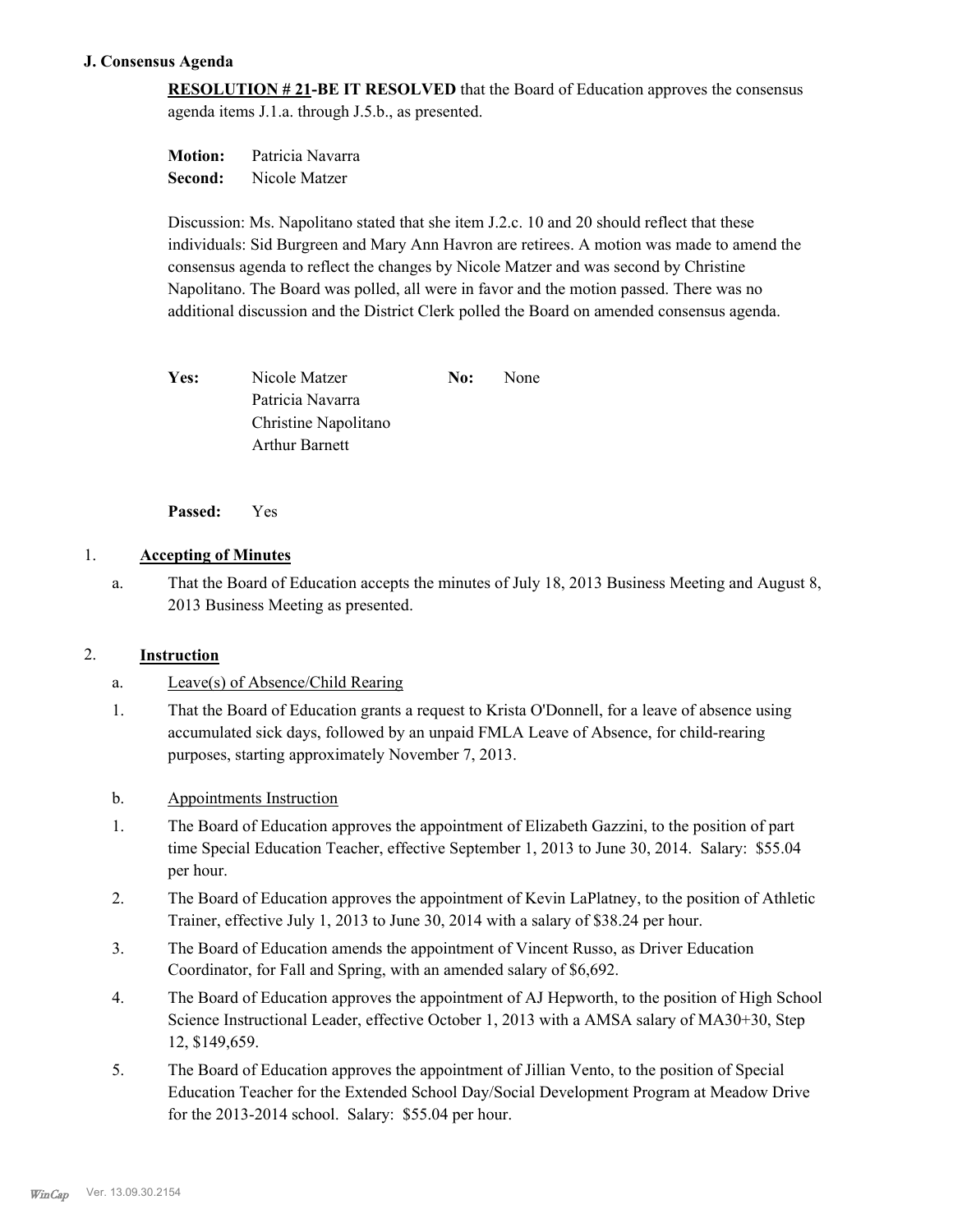- The Board of Education approves the appointment of Laura Baldwin, to the position of Special Education Teacher for the Extended School Day/Social Development Program at Hampton Street for the 2013-2014 school. Salary: \$55.04 per hour. 6.
- The Board of Education approves the appointment of Kathryn Haberman, to the position of Special Education Teacher for the Extended School Day/Social Development Program at Mineola Middle School for the 2013-2014 school. Salary: \$55.04 per hour. 7.
- The Board of Education approves the appointment of Robert Mendes, to the position of substitute teacher for the Extended School Day/Social Development Program at Hampton Street for the 2013-2014 school. Salary: \$55.04 per hour. 8.
- The Board of Education approves the appointment of Sandi Yarow, to the position of Special Education Teacher for the Extended School Day/Social Development Program at Middle School for the 2013-2014 school. Salary: \$55.04 per hour. 9.
- That the Board of Education approves the re-call of Cheryl Lippert, from the Preferred Eligibility List, as a Special Education teacher, effective September 23, 2013. Salary: MA, Step 8, \$89,072. 10.
- The Board of Education approves the appointment of Sandi Yarow, to the position of Leave Replacement Teacher for Jessica Hirsh, effective September 23, 2013 to June 30, 2014. Salary: MA, Step 1, \$67,942, pro-rated. 11.

#### Appointment(S) Sub Teacher per diem c.

The Board of Education accepts the following individual(s) as Per Diem Substitute Teacher(s) for the current school year, at a daily rate of \$100.00 per day; and retirees at a daily rate of \$125.00 per day.:

|                 | <b>EMPLOYEE NAME</b>        | <b>EMPLOYEE CERTIFICATION</b>           |
|-----------------|-----------------------------|-----------------------------------------|
| 1.              | Nicollette C. Iannelli      | Childhood Ed (Grades 1-6)               |
| 2.              | Laura Darmstadt             | Childhood Ed & SWD (1-6)                |
| 3 <sub>1</sub>  | Laura M. Doherty            | Art                                     |
| 4.              | Maureen Cromwell-Retiree    | Nursery/K/Grades 1-6                    |
| 5.              | Laura J. Baldwin            | Early Childhood Education (Birth - 2)   |
| 6.              | Jaime M. Becker             | PreK - Grade 6                          |
| 7.              | Jennifer L. Brown           | Childhood Education (Grades 1-6)        |
| 8.              | Laura Bruder                | Nursery/K/Grades 1-6                    |
| 9.              | Meghan J. Bulva             | Students with Disabilities (Grades 1-6) |
| 10.             | Sidney W. Burgreen-Retiree* | Nursery/K/Grades 1-6                    |
| 11.             | Maria Ciaravino             | PreK - Grade 6                          |
| 12.             | Catherine M. Clancy         | Literacy (Birth-6)                      |
| 13.             | Beverly C. Coleman          | Spanish 7-12                            |
| 14.             | Lorelle Delia               | Reading, Prek-6                         |
| 15 <sub>1</sub> | Tilia Erreich-Retiree       | N-6, Special Ed                         |
| 16.             | John E. Fretz               | Social Studies 7-12                     |
| 17.             | Joseph A. Gagliano          | Physical Ed, Health                     |
| 18.             | Lisa-Marie Gaito            | Elem $&$ SWD(Birth-6)                   |
| 19.             | Robert Giovi                | English Language Arts 7-12              |
| 20.             | Mary Ann Havron-Retiree*    | Nursery/K/Grades 1-6                    |
| 21.             | Gail Jakubek                | Childhood Education (Grades 1-6)        |
| 22.             | Laura Johnson               | Mathematics 7-12                        |
| 23.             | Susan M. Kingsepp           | Prek-6                                  |
| 24.             | Adrienne E. Koslow          | Childhood Ed $&$ SWD (1-6)              |
| 25.             | Hyman Krebs-Retiree         | Nursery/K/Grades 1-6                    |
| 26.             | Sherry Leibowitz-Retiree    | Reading                                 |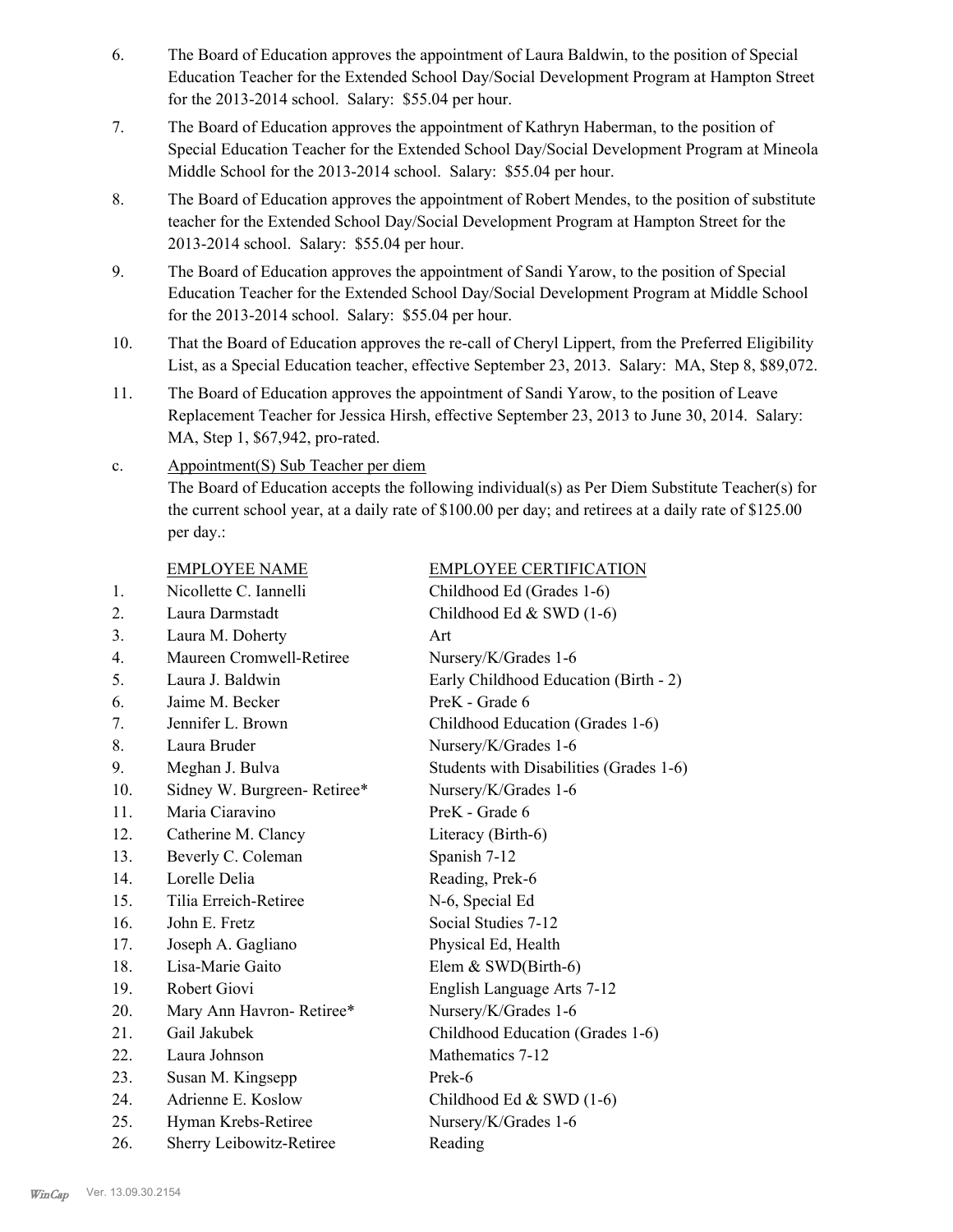|     | <b>EMPLOYEE NAME</b>   | <b>EMPLOYEE CERTIFICATION</b>                  |
|-----|------------------------|------------------------------------------------|
| 27. | Carly Loewenthal       | Childhood Ed (Grades 1-6)                      |
| 28. | Eileen M. Lusardi      | Nursery/K/Grades 1-6                           |
| 29. | Robert M. Mendes       | SWD (Grades 5-12)                              |
| 30. | Jaclyn M. Petrowski    | Mathematics 7-12                               |
| 31. | Raquel Piccirillo      | PreK-6, Spec. Ed., S.S. 7-12                   |
| 32. | Nicholas Pontolillo    | English 7-12                                   |
| 33. | Laurie M. Sage         | Nursery/K/Grades 1-6                           |
| 34. | Maria S. Santangelo    | Home & Careers, Health, Business               |
| 35. | Katelynn R. Schmidt    | Early Childhood Ed(Birth-2), Childhood Ed(1-6) |
| 36. | Kaitlin M. Smith       | English 7-12                                   |
| 37. | Raymie A. Tand         | Art                                            |
| 38. | Frank C. Thomas        | Phys Ed, Health                                |
| 39. | Casey K. Tierney       | PreK - Grade 6                                 |
| 40. | Michelle L. Topel      | Childhood Education (Grades 1-6)               |
| 41. | Jillian Vento          | SWD & Childhood Ed (1-6)                       |
| 42. | Melissa Voyer          | PreK - Grade 6                                 |
| 43. | Nicole K. Wissler      | Childhood Education (Grades 1-6)               |
| 44. | Dena L. Zornberg       | Physical Ed                                    |
| 45. | Alicia M. Zounek       | Art                                            |
| 46. | Marcella A. McHale     | Nursery/K/Grades 1-6                           |
| 47. | James J. Dunlop        | Childhood Education (Grades 1-6)               |
| 48. | Abbe J. Sargeant       | Physical Education                             |
| 49. | Courtney M. Schmaeling | Music                                          |

d. Creation of New Instructional Position

That the Board of Education approve the Superintendent's recommendation to create a new full time (1.0) Special Education teaching position. 1.

#### Appointment(S) Marching Band Staff e.

That the Board of Education approves the following staff members for the Marching Band:

| <b>POSITION</b>           | <b>EMPLOYEE NAME</b>                   | <b>STIPENDS</b> |
|---------------------------|----------------------------------------|-----------------|
| Marching Band Guard Coach | Megan Segarra (amend to $1\sqrt{2}$    | \$1070.50(1/2)  |
|                           | stipend)                               | of $$2,141$ )   |
| Marching Band Guard Coach | Carlo Villanueva $(1\angle 2$ stipend) | \$1070.50(1/2)  |
|                           |                                        | of $$2141)$     |

#### Amended Appointment(S) Band Camp g.

That the Board of Education approves the amended salaries for the following staff members for Band Camp, a self funded program. (Salary, hourly summer wages are based on the MTA contractual rates):

|    | <b>POSITION</b>                | <b>EMPLOYEE NAME</b> | <b>STEP</b> | <b>STIPEND</b> |
|----|--------------------------------|----------------------|-------------|----------------|
| 1. | Director                       | Frank N. Mauriello   |             | \$1,869.00     |
| 2. | Rockette Director              | Ryan G. Tiscareno    |             | \$1,245.00     |
| 3. | <b>Assistant Band Director</b> | Chris Bonacorsa      |             | \$1,245.00     |
| 4. | <b>Instructional Chaperone</b> | Michael R. Coppola   |             | \$830.00       |
| 5. | <b>Instructional Chaperone</b> | Amy J. Steinmann     |             | \$830.00       |
| 6. | <b>Instructional Chaperone</b> | Kenneth M. Frank     |             | \$830.00       |
|    |                                |                      |             |                |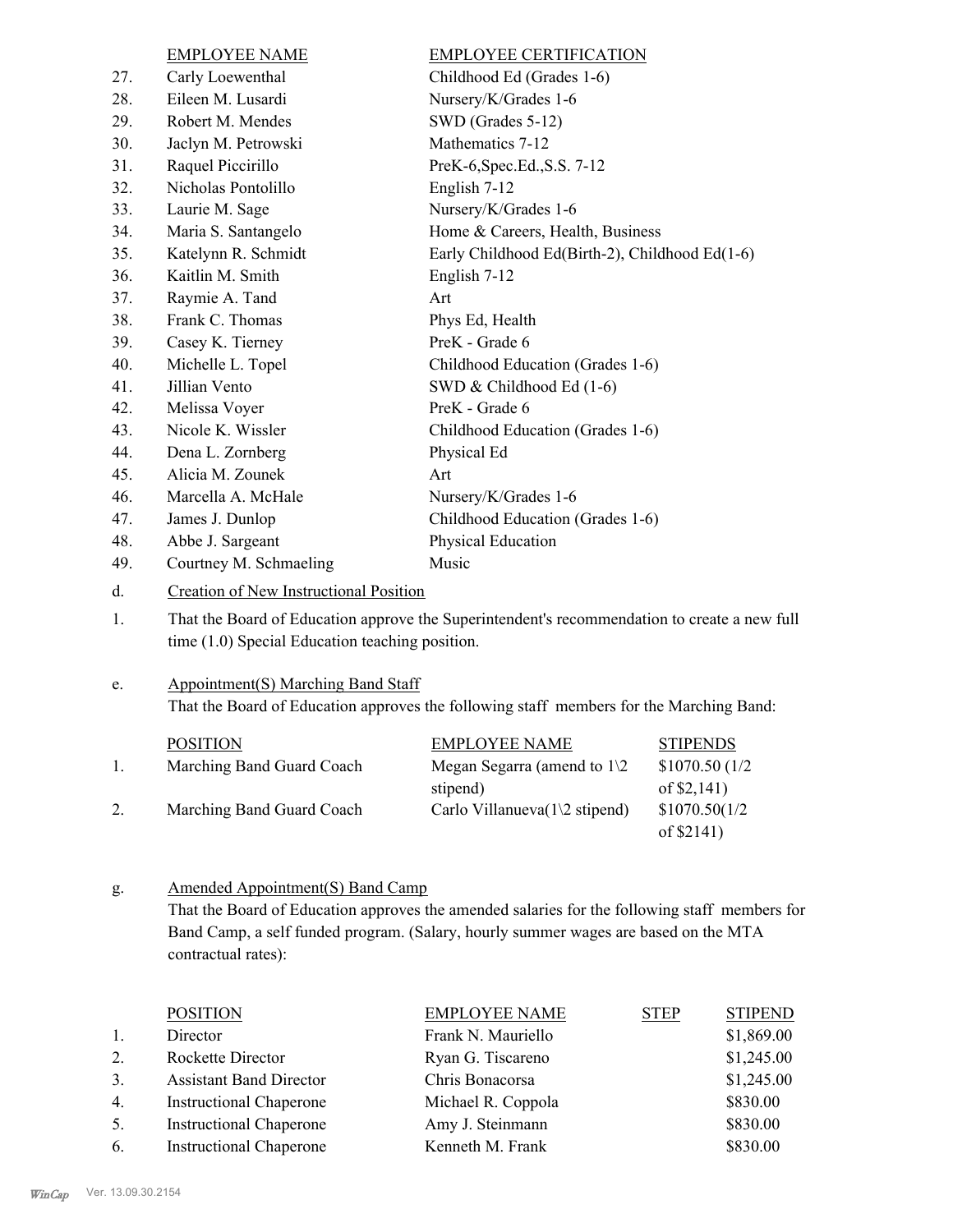|     | <b>POSITION</b>                | <b>EMPLOYEE NAME</b>  | <b>STEP</b> | <b>STIPEND</b> |
|-----|--------------------------------|-----------------------|-------------|----------------|
| 7.  | <b>Instructional Chaperone</b> | Alyssa M. Rizzuto     |             | \$830.00       |
| 8.  | <b>Instructional Chaperone</b> | Erin T. Citrano       |             | \$830.00       |
| 9.  | <b>Instructional Chaperone</b> | Timothy M. Doran      |             | \$830.00       |
| 10. | <b>Instructional Chaperone</b> | Megan Segarra         |             | \$830.00       |
| 11. | <b>Instructional Chaperone</b> | Christopher Rossi     |             | \$830.00       |
| 12. | Chaperone                      | Melissa Fusco         |             | \$727.00       |
| 13. | Chaperone                      | Andrew Kowalczyk      |             | \$727.00       |
| 14. | Chaperone                      | Nicholas Pontolillo   |             | \$727.00       |
| 15. | Chaperone                      | Kristen M. Pontolillo |             | \$727.00       |
| 16. | EMT                            | Timothy B. Guarino    |             | \$727.00       |

# 3. **Instruction: Contracted**

a. That the Board of Education accepts the Interpreter Service Agreement between Mill Neck Interpreter Service and the Mineola UFSD for the 2013- 2014 school year.

b. That the Board of Education accepts the Evaluation Services Agreement between Metro Therapy Inc.and the Mineola UFSD for the 2013- 2014 school year.

c. That the Board of Education accepts the Related Services Agreement between Life's WORC and the Mineola UFSD for the 2013- 2014 school year.

# 4. **Civil Service**

- a. Appointments
- That the Board of Education approve the appointment of Catherine Zito, to the position of 12 month Stenographic Secretary at the Middle School, from Stenographer in Pupil Personnel, effective 10/01/2013. Salary will be \$73,663 on Step 13. 1.
- The Board of Education approves the recommendation of the Superintendent to appoint Dana McDonough, to the position of part time Teacher Aide effective September 1, 2013 with a salary of \$13.74. 2.
- b. Leave(s) of Absence
- That the Board of Education approve a paid Medical Leave of Absence to Janette Stoner, Teacher Aide at the Middle School, effective September 26, 2013 through November 22, 2013. 1.
- That the Board of Education approve a paid Medical Leave of Absence to Josephine Yackubowski, part time Teacher Aide at Hampton Street School, due to family emergency, effective September 1, 2013 through September 30, 2013. 2.
- c. Leave(s) of Absence
- That the Board of Education grant a request to Niloofar Lahijani, part time Teacher Aide at Meadow Drive, for an Unpaid Medical Leave of Absence due to surgical procedures, effective September 1, 2013. Return date is approximately early October at doctor's discretion. 1.
- d. Reappointments
- That he Board of Education approve the reappointment of Mary McGuinness, to the position of .5 Registered Nurse, effective September 1, 2013. Salary is \$22,652 on Step 1. 1.
- That the Board of Education approve the reappointment of Monica Pastoressa, to the position of Community Liasion, effective September 1, 2013. Salary is \$44,168.40. 2.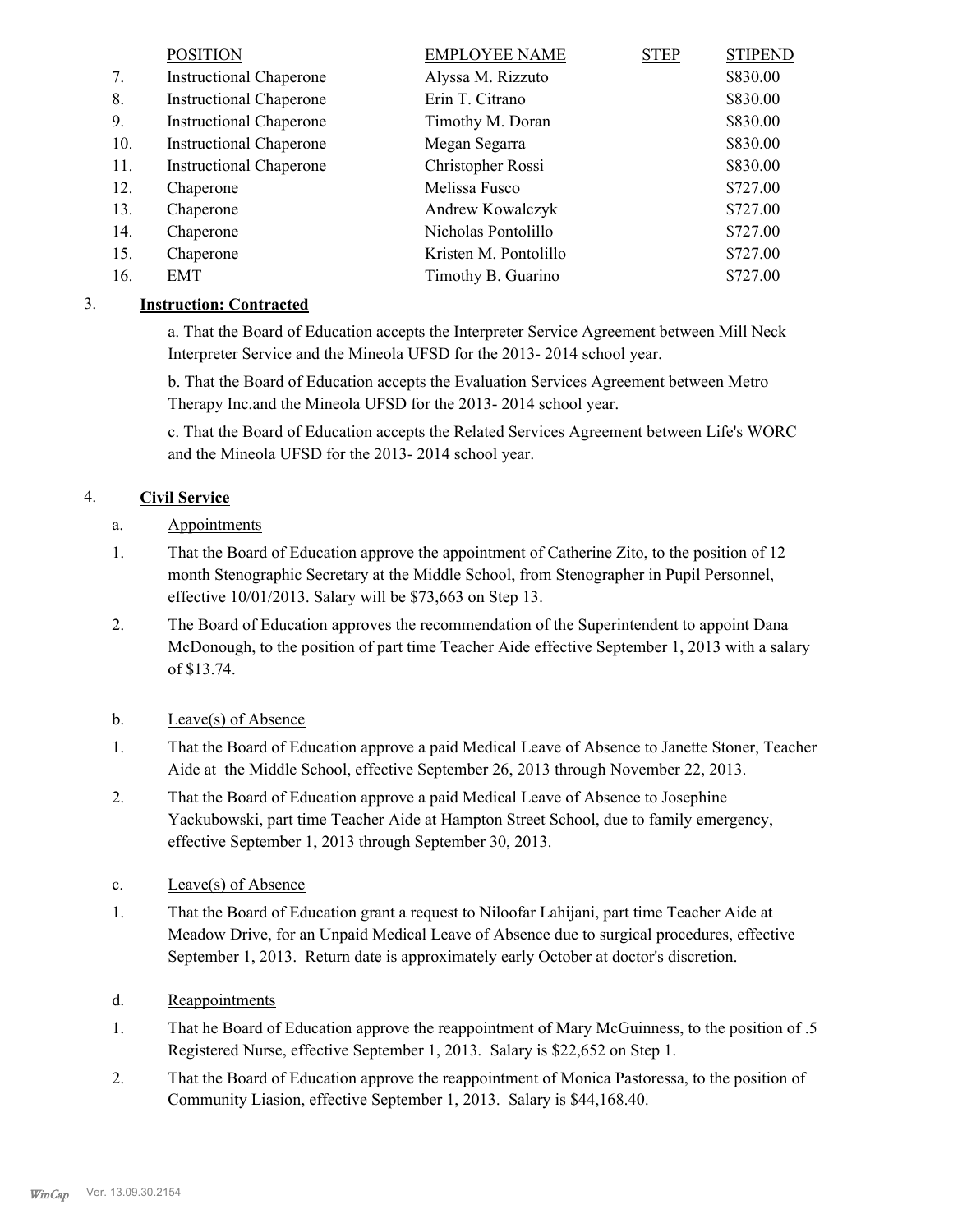Appointment(s) Extended School Day/Social Development Program That the Board of Education approves the following staff members to work in the Extended School Day/Social Development Program for the 2013-2014 school year effective September 17, 2013: e.

|                | <b>POSITION</b> | <b>EMPLOYEE NAME</b> | <b>SALARY</b> | <b>LOCATION</b>                     |
|----------------|-----------------|----------------------|---------------|-------------------------------------|
| $\mathbf{1}$ . | Teacher Aide    | Lorena A. Romano     | \$24.83       | Meadow Dr School                    |
| 2.             | Teacher Aide    | Marie Sallie         | \$29.31       | Meadow Dr School                    |
| 3 <sub>1</sub> | Teacher Aide    | Marianne Wachter     | \$19.81       | Meadow Dr School                    |
| 4.             | Teacher Aide    | Nancy E. Gessner     | \$19.81       | Hampton St. School                  |
| 5.             | Teacher Aide    | Barbara A. Miller    | \$27.27       | Hampton St. School                  |
| 6.             | Teacher Aide    | Donna L. Benvegna    | \$16.36       | Mineola Middle School (Life Skills) |
| 7.             | Teacher Aide    | Angela M. Hagan      | \$16.89       | Mineola Middle School (Life Skills) |
| 8.             | Teacher Aide    | Kathy A. Polumbo     | \$20.32       | Mineola Middle School (Life Skills) |
| 9.             | Teacher Aide    | Marilyn Pisano       | \$27.27       | Mineola Middle School (After School |
|                |                 |                      |               | Clubs)                              |
| 10.            | Teacher Aide    | Carla J. Attard      | \$19.81       | Substitute for All Buildings        |
| 11.            | Teacher Aide    | Rosina Sarno         | \$20.81       | Substitute for All Buildings        |
| 12.            | Teacher Aide    | Laura P. Adams       | \$24.02       | Substitute for All Buildings        |
| 13.            | Teacher Aide    | Rose Constantino     | \$19.81       | Substitute for All Buildings        |
| 14.            | Teacher Aide    | Donna M. Coulon      | \$28.59       | Substitute for All Buildings        |

# 5. **Business /Finance**

# a. **Treasurer's Report**

That the Board of Education accepts the Treasurer's report for the period ending July 31, 2013 and directs that it be placed on file.

# b. **Approval of Invoices and Payroll**

That the Board of Education accepts the Invoices and Payroll for the period ending August 31, 2013

| General Warrant #3 | August 14, 2013 | \$1,908,548.44 |
|--------------------|-----------------|----------------|
| General Warrant #4 | August 28, 2013 | \$240,720.98   |

# **TOTAL EXPENSES \$2,149,269.42**

PAYROLL # 3 & # 4

| General | \$968,483.96 |
|---------|--------------|
| F Fund  | \$185,493.02 |

#### **TOTAL PAYROLL \$1,153,976.98**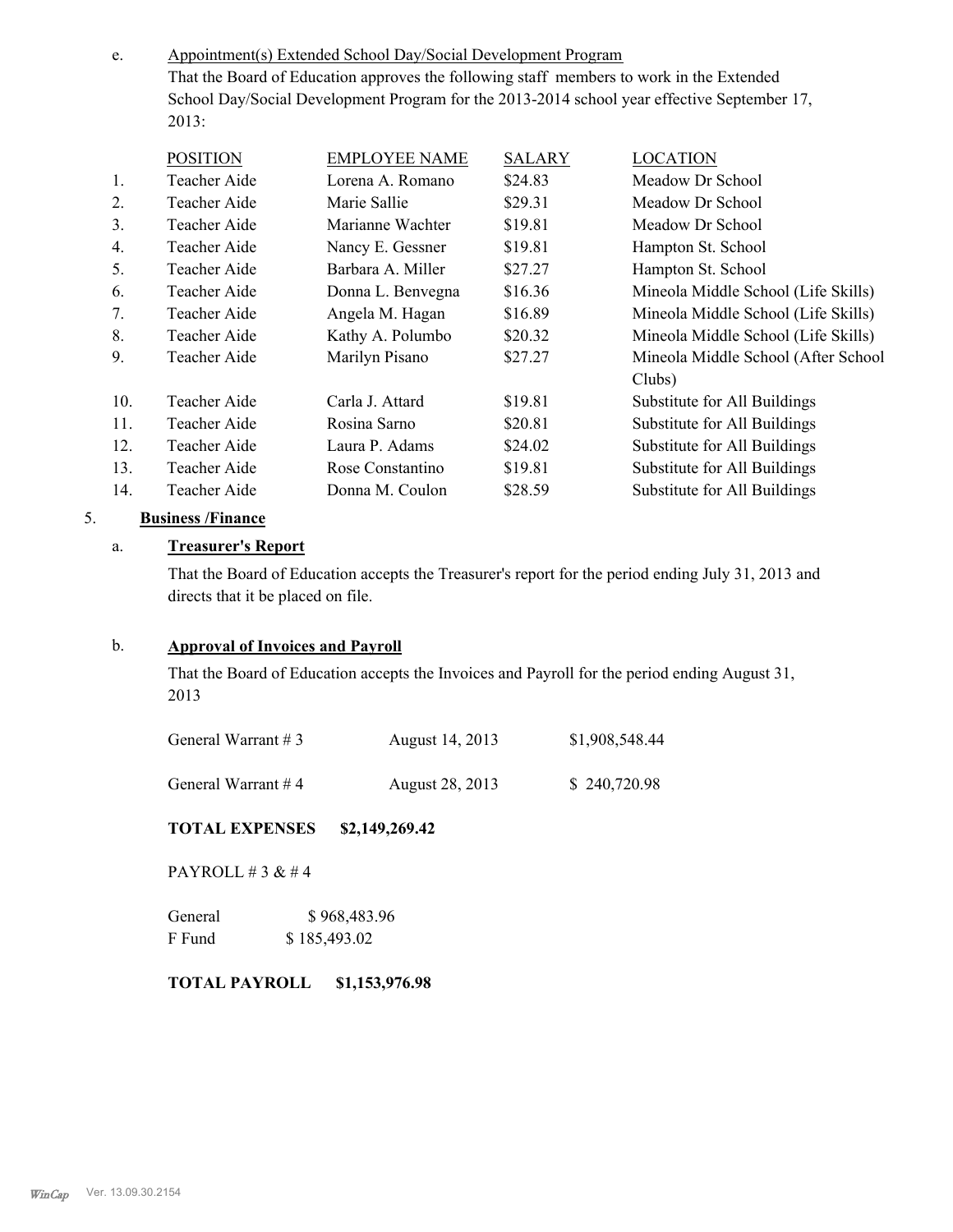### **K. Superintendent Reports/Presentations**

Superintendent of Schools' Reports for 9/19/13 Presentations: 1. Capital Reserve- November Vote

The Superintendent made this presentation "Capital Reserve Fund Referendum" during the discussion of Resolution #19. \*The presentation can be found on the District website, on the Board of Education page under "Presentation" section.

The Superintendent stated the first question people ask is "what is a Capital Reserve?" and he stated that it should be thought of as a savings account for Capital work. The District needs public permission (positive vote) to create the account and as part of the May 2011 budget vote, we created the current fund. The District then needs public permission (positive vote) to spend the money from the account. We are asking for a vote on November 19, 2013 for permission to spend the money. If the vote fails, then the money would stay in the account.

The Superintendent presented the Infrastructure Needs. It was explained that a Building Condition Survey (BCS) must be completed every 5 years. This is required by the Stated Education Department. It identifies major areas of concern in every district owned building and the last one was completed for the 2010- 2011 school year. The Board has stated that they would like to do these projects without a bond and would like to utilize the reserve funds. The following are the major items identified: windows and doors at Jackson, Hampton, Meadow and Cross; brick pointing at all 7 buildings; unit ventilators at Jackson, Hampton, Meadow, Cross and High School; and a new boiler at the High School.

There will be two propositions put to vote. The first proposition asks for permission to spend the Capital Reserve and lists what it will be for. It also sets a dollar amount for which the improvements cannot exceed. The Superintendent stated that we would like to continue this process of setting up capital reserves so there will be a second proposition. This proposition will be to increase the amount of the Capital Reserve Fund to \$15,000,000 for future capital improvements. The Superintendent displayed pictures of the work needed at each building (these pictures can be found on the website).

The Superintendent asked the Board if there were any questions/comments. Ms. Matzer asked if the new windows will have screens and the Superintendent stated that they will have screens and the architects have been made aware of this issue. Ms. Napolitano asked if all buildings will be done at the same time. The Superintendent stated that currently SED has a 6 month approval time; if there is a positive vote in November, then the architects can file the papers by January. Based on the current time frame, we will miss next summer for completing the windows and doors. Mr. Barnett stated that this is not glamorous work but it is very necessary. We need to do the brick work in order to do the windows and doors. Mr. Barnett feels that the reserve fund is the way to go and the district will have no debt. He thinks it is wise to have the ability to save if necessary. The Superintendent also added that the UV units that would be installed would be for both heat and air conditioning in the rooms.

Mr. Barnett opened the floor to public comments, specific to the presentation. One parent resident asked if the community would be confused by having the two propositions at the same time. It was stated that this had been considered but it is felt that it makes the most sense to do this now rather than tie it to the May budget vote. Another parent/resident asked why we need to wait until November to have the vote and the Superintendent explained that legally we need to advertise the vote. Therefore, this is the closest date which the vote can be set. He added that as far as starting a project, the District is at the mercy of SED for approval